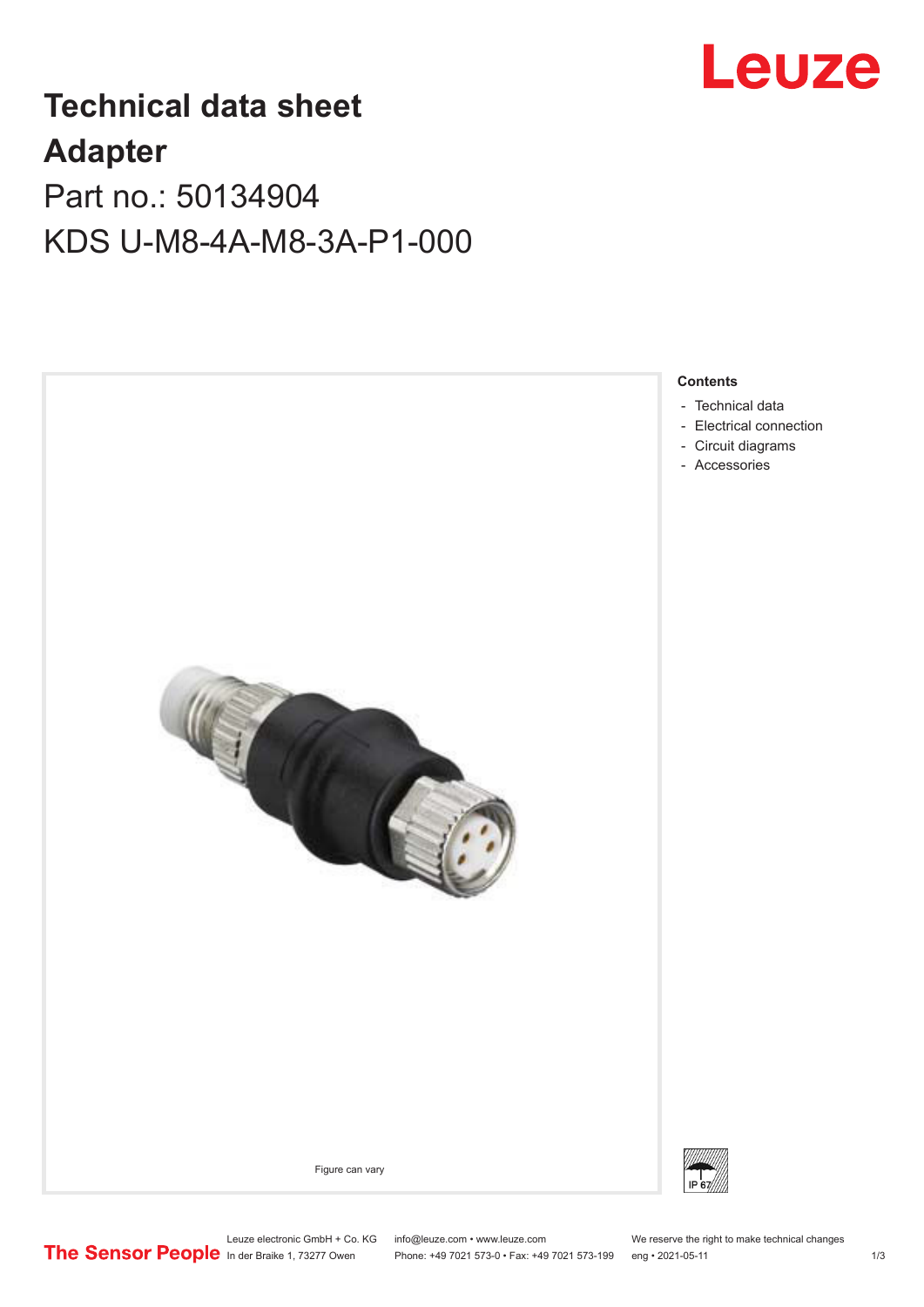## <span id="page-1-0"></span>**Technical data**

# Leuze

#### **Electrical data**

**Performance data**

**Max. 50 V AC / 60 V DC** 

#### **Connection**

| <b>Connection 1</b>       |                |
|---------------------------|----------------|
| <b>Type of connection</b> | Connector      |
| <b>Thread size</b>        | M <sub>8</sub> |
| <b>Type</b>               | Female         |
| No. of pins               | 4-pin          |
| Version                   | Axial          |
|                           |                |
| <b>Connection 2</b>       |                |
| <b>Type of connection</b> | Connector      |
| <b>Thread size</b>        | M <sub>8</sub> |
| <b>Type</b>               | Male           |
| No. of pins               | 3-pin          |
| Version                   | Axial          |
|                           |                |
| <b>Cable properties</b>   |                |
| <b>Shielded</b>           | <b>No</b>      |

| <b>Width across flats</b>    | $9 \text{ mm}$ |
|------------------------------|----------------|
| <b>Material</b>              | <b>PUR</b>     |
| <b>Certifications</b>        |                |
| Degree of protection         | IP 67          |
|                              |                |
| <b>Classification</b>        |                |
| <b>Customs tariff number</b> | 85366990       |
| eCl@ss 5.1.4                 | 27279201       |
| $eC/\omega$ ss 8.0           | 27440104       |
| eCl@ss 9.0                   | 27069190       |
| eCl@ss 10.0                  | 27440106       |
| eCl@ss 11.0                  | 27440106       |
| <b>ETIM 5.0</b>              | EC002498       |
| <b>ETIM 6.0</b>              | EC002498       |
| <b>ETIM 7.0</b>              | EC002925       |

**Mechanical data**

## **Electrical connection**

#### **Connection 1**

| Type of connection | Connector      |
|--------------------|----------------|
| <b>Thread size</b> | M <sub>8</sub> |
| Type               | Female         |
| No. of pins        | $4$ -pin       |
| Version            | Axial          |
|                    |                |

#### **Connection 2**

| Type of connection | Connector      |
|--------------------|----------------|
| <b>Thread size</b> | M <sub>8</sub> |
| Type               | Male           |
| No. of pins        | $3 - pin$      |
| Version            | Axial          |

## **Circuit diagrams**